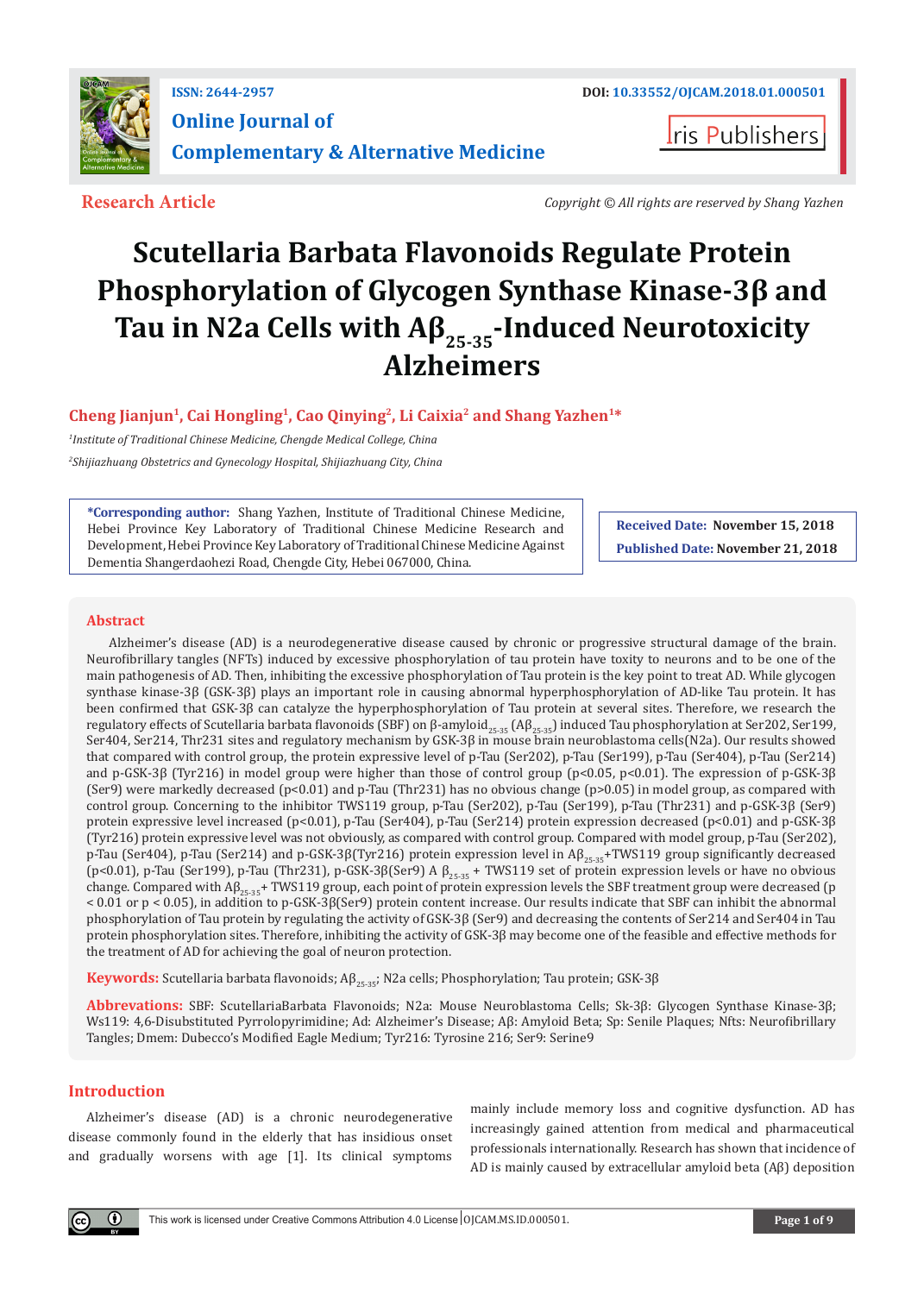in the hippocampus, cerebral cortex, and subcortical tissues to form senile plaques (SP) and by neurofibrillary tangles (NFTs) due to hyperphosphorylation of intracellular Tau protein. SP and NFT pathology are closely connected to each other. SP formation induced by Aβ deposition is an initiating factor of AD. It also induces or accelerates the intracellular phosphorylation of Tau protein [2], which has attracted more and more attention from researchers. Overexpression of glycogen synthase kinase-3 beta (GSK-3β) is closely related to the development and progression of AD and significantly increases the expression of phosphorylated Tau protein in cells and animals [3]. Aβ leads to a loss of dendritic spines in neurons, leading to an increased activity of GSK-3β; the change in Tau protein is the secondary effect of Aβ deposition. Researchers believe that GSK-3β may be one of the intracellular connections between Aβ and Tau protein phosphorylation [4]. Experimental verification of this hypothesis may provide a solid theoretical basis for AD prevention and treatment by inhibiting neurotoxicity in the brain caused by Tau protein hyperphosphorylation.

A series of studies in recent years have shown that flavonoids have a good preventive or therapeutic effect on neurodegenerative diseases, and this effect is mostly multi-target, multi-channel, and multi-system with few side effects [5,6]. Scutellaria barbata flavonoids (SBF) are a flavonoid mixture extracted from the aerial part of Scutellaria barbata L. that has multiple effects, such as an anti-inflammatory effect, anti-tumor effect, anti-oxidation effect, and improvement of memory impairment [7]. Previous studies from our group have shown that SBF improves learning and memory impairments, immunity, and endocrine abnormality in ovariectomized rats [8]. It also has a significant protective effect on Aβ-induced astrocyte damage in vitro [9], significantly inhibits Aβ aggregate-induced apoptosis of cortical cells [10], improves Aβ aggregate-induced mitochondrial apoptosis pathway abnormalities in nerve cells [11], and reduces Tau protein phosphorylation by

2018. OJCAM.MS.ID.000501. DOI: 10.33552/OJCAM.2018.01.000501.

regulating the activity of related enzymes to inhibit Aβ aggregateinduced NFT deposition in rat brains [12]. However, the effects of SBF on  $A\beta_{25.25}$ -induced Tau protein phosphorylation and GSK3 $\beta$  in mouse neuroblastoma N2a cells have not been reported.

N2a cells are mouse neural crest-derived cells from neuroblastoma in the mouse brain. Their biological activities are close to those of nerve cells. They have morphological and biological characteristics of neural stem cells and, thus, have often been used as a substitute for nerve cells for basic research on drugs. In this study,  $A\beta_{25-35}$  was used to induce Tau protein hyperphosphorylation in N2a cells, which were used as an in vitro model to evaluate the effects of SBF on the expression of phosphorylated (p)-Tau (Ser202), p-Tau (Ser199) p-Tau (Ser404), p-Tau (Ser214), p-Tau (Thr231), p-GSK-3β (Ser9), and p-GSK-3β (Tyr216) proteins in different groups by Western blot analysis. A GSK-3β inhibitor, TWS119, was used to confirm that SBF reversed  $\text{A}\beta_{25\cdot35}$ -induced Tau protein phosphorylation by affecting GSK-3β activity. This study provides essential experimental and theoretical bases for the application of SBF in AD prevention and treatment.

## **Results**

# **Effects of SBF on p-Tau (Ser202) protein expression in N2a cells with Aβ25-35-induced neurotoxicity**

As shown in Figure 1, the p-Tau (Ser202) protein expression of N2a cells was 1.06 times higher in the model group and 1.03 times higher in the TWS119 group ( $P < 0.01$ ) than in the blank control group. Compared with the model group, the p-Tau (Ser202) protein expression was 10.20% lower in the  $AB_{25\cdot35}$ +TWS119 group. In addition, compared with the  $\mathsf{A}\beta_{25\cdot35}$ +TWS119 group, the p-Tau (Ser202) protein expression of N2a cells was 57.52%, 50.02%, and 65.07% lower in the SBF+Aβ25-35+TWS119 groups treated with 1.125 mg/L, 2.25 mg/L, and 4.5 mg/L SBF, respectively (P < 0.01).



**Citation:** Cheng Jianjun, Cai Hongling, Cao Qinying, Li Caixia, Shang Yazhen. ScutellariaBarbata Flavonoids Regulate Protein Phosphorylation

of Glycogen Synthase Kinase-3βa[nd Tau in N2a Cells with Aβ25-35](http://dx.doi.org/10.33552/OJCAM.2018.01.000501)-Induced NeurotoxicityAlzheimers. On J Complement & Alt Med. 1(1):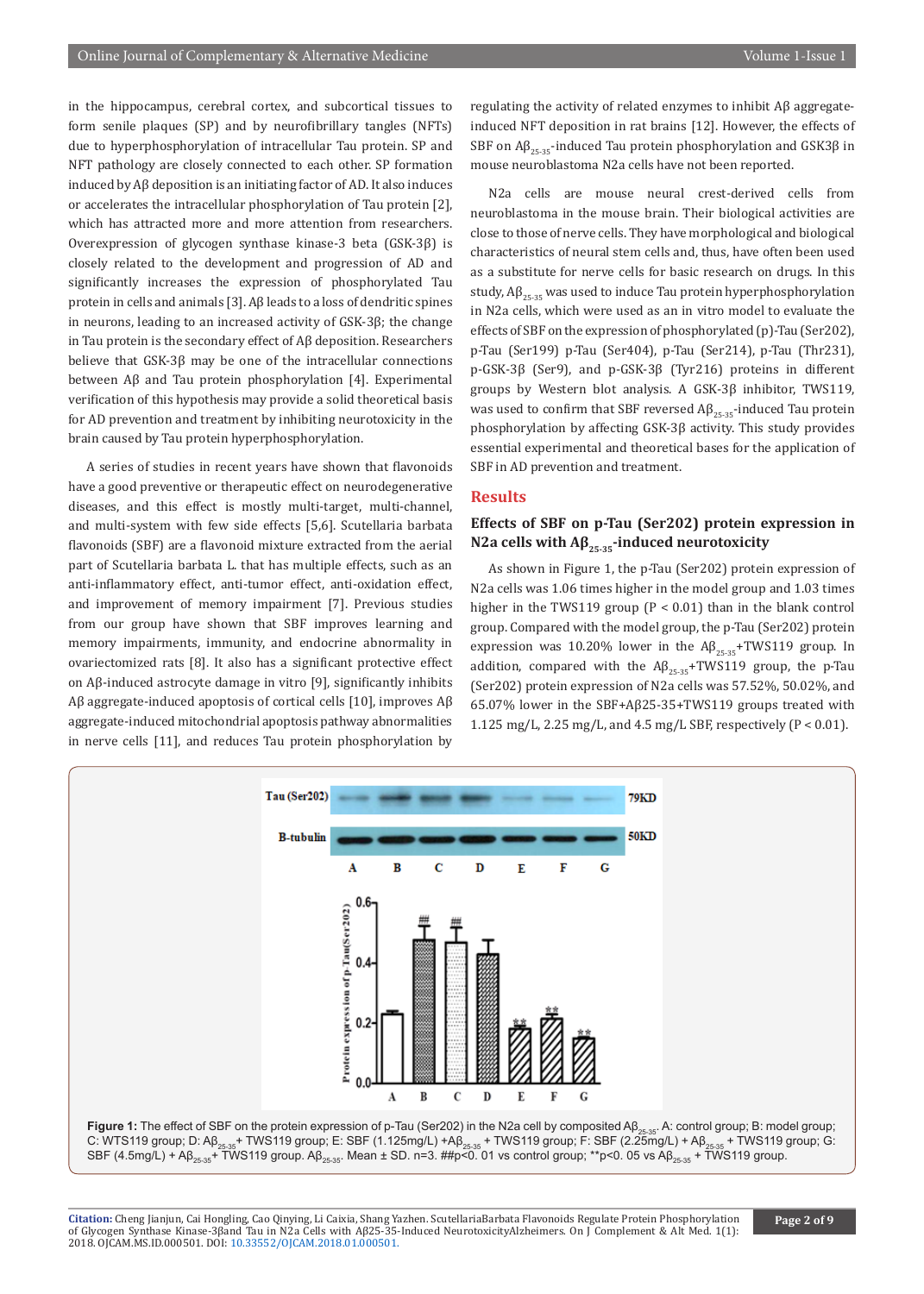# **Effects of SBF on p-Tau (Ser199) protein expression in N2a cells with**  $\mathbf{A}\beta_{25,35}$ **-induced neurotoxicity**

As shown in Figure 2, compared with the blank control group, the p-Tau (Ser199) protein expression of N2a cells was 97.78% higher in the model group (P < 0.01) and 1.19 times higher in the TWS119 group ( $P < 0.01$ ). Compared with the model group, the p-Tau (Ser199) protein expression of N2a cells was 12.10% higher in the  $A\beta_{25-35}$ +TWS119 group. Compared with the  $A\beta_{25-35}$ +TWS119 group, different concentrations of SBF treatment (1.125 mg/L, 2.25 mg/L, and 4.5 mg/L) reduced the p-Tau (Ser199) protein expression of N2a cells by 49.41%, 74.68%, and 92.34%, respectively, in different  $SBF+AG_{25-25}$ +TWS119 groups, with a dose-dependent significant difference  $(P < 0.01)$ .



# **Effects of SBF on p-Tau (Ser404) protein expression in N2a cells with Aβ25-35-induced neurotoxicity**

As shown in Figure 3, compared with the blank control group, the p-Tau (Ser404) protein expression of N2a cells was 30.74% higher in the model group (P < 0.01) and was 17.14% lower in the TWS119 group (P < 0.01). Compared with the model group, the

p-Tau (Ser404) protein expression of N2a cells was 37.22% lower in the  $\text{AB}_{25-35}$ +TWS119 group. Compared with the  $\text{AB}_{25-35}$ +TWS119 group, 1.125 mg/L, 2.25 mg/L, and 4.5 mg/L SBF treatments significantly reduced the p-Tau (Ser404) protein expression of N2a cells by 67.54%, 60.22%, and 87.32%, respectively, in different  $SBF + A\beta_{25-35}$ +TWS119 groups (P < 0.01).

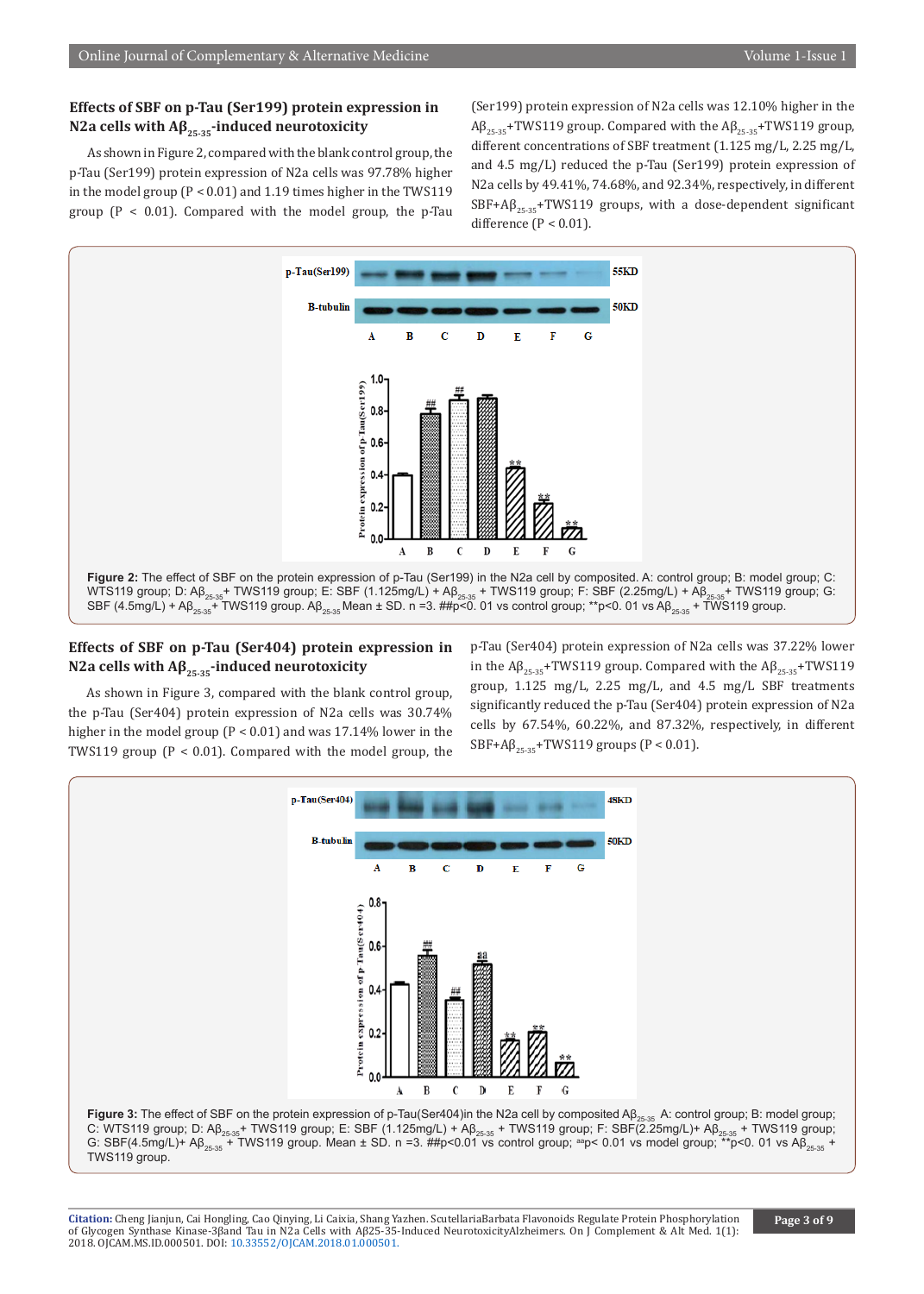## **Effects of SBF on p-Tau (Ser214) protein expression in N2a cells with Aβ25-35-induced neurotoxicity**

As shown in Figure 4, compared with the blank control, the p-Tau (Ser214) protein expression of the N2a cells was 8.35% higher (P  $< 0.01$ ) in the model group and was 28.31% lower (P  $< 0.01$ ) in the TWS119 group. Compared with the model group, the p-Tau (Ser214)

protein expression of N2a cells was 6.36% lower in the  $Aβ_{25}$  $355$ +TWS119 group (P < 0.01). Compared with the Aβ<sub>25-35</sub>+TWS119 group, 1.125 mg/L, 2.25 mg/L, and 4.5 mg/L SBF treatments significantly reduced the p-Tau (Ser214) protein expression of N2a cells by 39.50%, 40.83%, and 40.44%, respectively, in different  $SBF+A\beta_{25-35}+TWS119$  groups (P < 0.01).



# **Effects of SBF on p-Tau (Thr231) protein expression in N2a cells with Aβ25-35-induced neurotoxicity**

As shown in Figure 5, the p-Tau (Thr231) protein expression of the N2a cells showed no significant difference between the blank control and the model groups but was 37.10% higher in the TWS119 group than in the blank control group ( $P < 0.01$ ). Compared with

the model group, the p-Tau (Thr231) protein expression of the N2a cells was significantly higher in the  $AB_{25-35}$ +TWS119 group (P < 0.01). Compared with the  $\mathsf{AB}_{25,35}$ +TWS119 group, 1.125 mg/L, 2.25 mg/L, and 4.5 mg/L SBF treatments significantly reduced the p-Tau (Thr231) protein expression of N2a cells by 67.78%, 42.63%, and 71.86%, respectively, in different SBF+A $\beta_{25-35}$ +TWS119 groups (P  $< 0.01$ ).

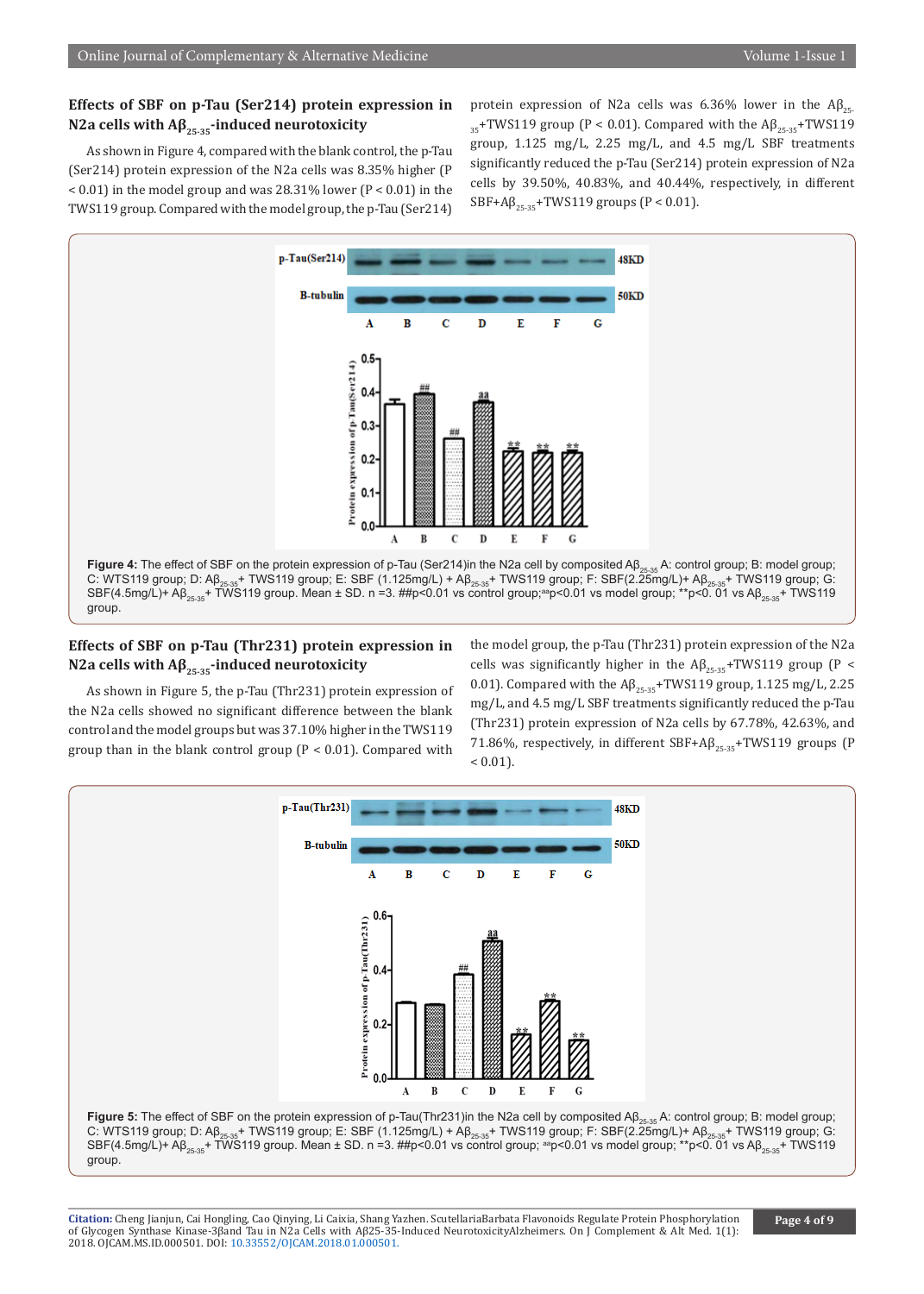## **Effects of SBF on p-GSK-3β (Ser9) protein expression in N2a cells with Aβ25-35-induced neurotoxicity**

As shown in Figure 6, compared with the blank control group, the p-GSK-3β (Ser9) protein expression of N2a cells was 43.29% lower in the model group (P < 0.01). GSK-3β (Ser9) negatively regulated GSK-3β, which was activated to increase the phosphorylation of Tau protein. In addition, the p-GSK-3β (Ser9) protein expression

in N2a cells was 28.31% higher in the TWS119 group, suggesting that GSK-3β was significantly inhibited. Compared with the model group, the p-GSK-3β (Ser9) protein expression of the N2a cells was 44.25% higher in the  $AB_{25\cdot35}$ +TWS119 group (P < 0.01). Compared with the  $AB_{25-35}$ +TWS119 group, 1.125 mg/L, 2.25 mg/L, and 4.5 mg/L SBF treatments significantly reduced the p-GSK-3β (Ser9) protein expression of N2a cells by 40.31%, 46.61%, and 25.09%, respectively, in different SBF+A $\beta_{25-35}$  +TWS119 groups (P < 0.01).



# **Effects of SBF on p-GSK-3β (Tyr216) protein expression in N2a cells with Aβ25-35-induced neurotoxicity**

As shown in Figure 7, compared with the blank control group, the p-GSK-3β (Tyr216) protein expression of N2a cells was 35.02% higher in the model group (P < 0.05). GSK-3β (Tyr216) positively regulated GSK-3β, which was activated in the model group and increased the phosphorylation of the Tau protein. However, the p-GSK-3β (Tyr216) protein expression in N2a cells showed no significant change in the TWS119 group. Compared with the model group, the p-GSK-3β (Tyr216) protein expression in N2a cells was 22.41% lower in the  $\mathbb{AB}_{25,35}$ +TWS119 group (P < 0.01). Compared with the  $\mathsf{A}\beta_{25-35}$ +TWS119 group, 1.125 mg/L, 2.25 mg/L, and 4.5 mg/L SBF treatments significantly reduced the p-GSK-3β (Tyr216) protein expression of N2a cells by 28.78%, 40.26%, and 33.50%, respectively, in different SBF+A $\beta_{25-35}$ +TWS119 groups (P < 0.01, P  $< 0.05$ ).

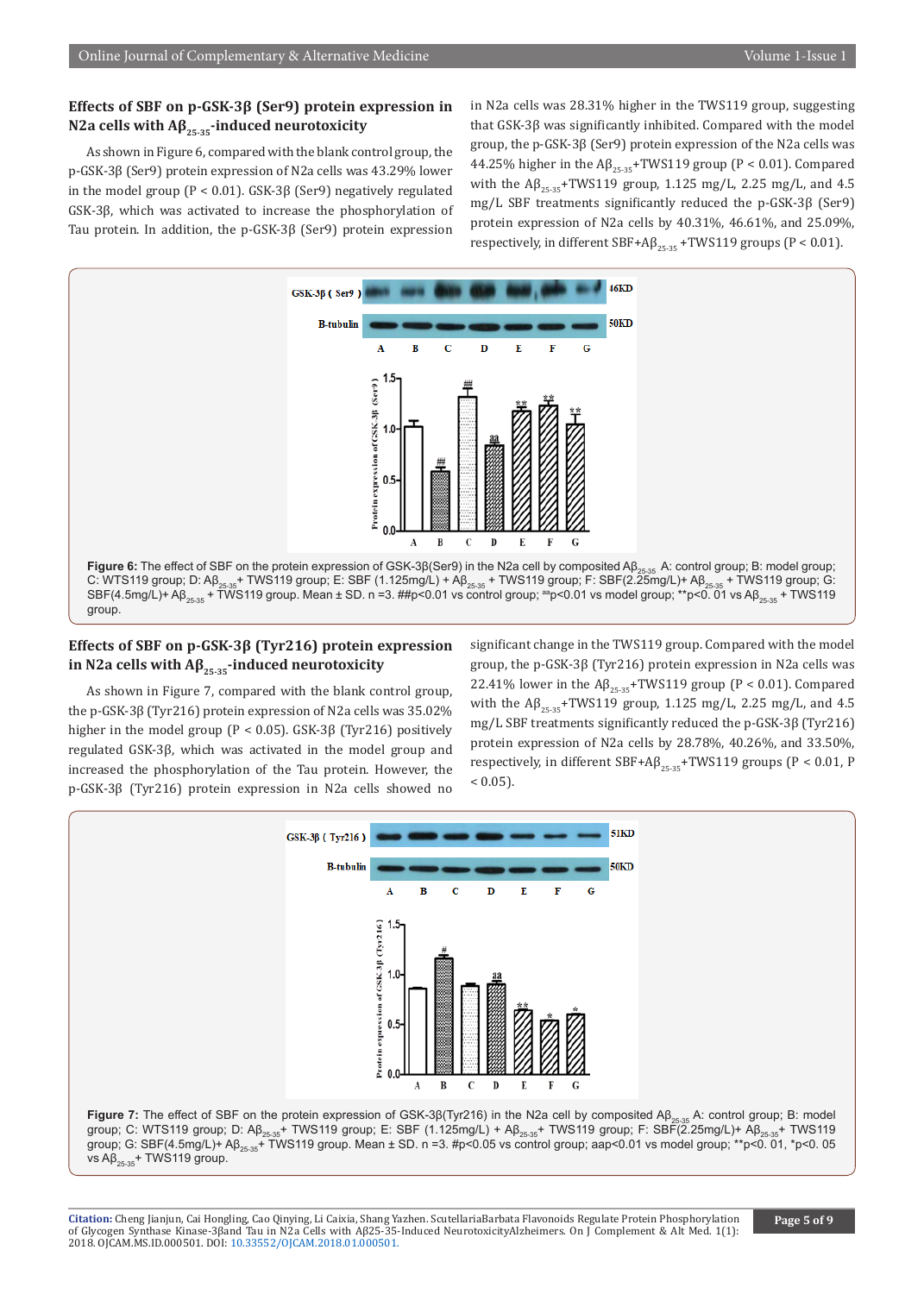## **Discussion**

Aging is a major risk factor for the onset of AD. With the progression of global aging, the number of AD patients has increased in recent years. AD has become one of the most disabling and economically burdensome diseases in the world [13]. A recent study has shown that abnormally phosphorylated Tau protein acts as a mediator of Aβ toxicity, playing a key role in neuron damage and leading to neuronal death and dysfunction [14]. Some clinical studies have shown that the severity of AD is positively correlated with the number of NFTs in the brain of the patient. Abnormal phosphorylation of Tau protein is the leading cause of neuronal death and degeneration [15]. Tau protein is the most highly distributed microtubule-associated protein in neuronal axons and plays an important role in microtubule assembly, microtubule stabilization, and apoptosis inhibition [16]. A study has shown that when Tau protein is abnormally phosphorylated, its binding affinity is reduced, resulting in microtubule instability, disrupting the axonal transport system, and ultimately leading to the formation of intracellular NFTs, which spread to different brain regions, affecting neurotrophic substance transport in brain cells, causing toxicity to neuronal synapses and spinous processes, and promoting neuronal death [17].

Aβ deposition is a predisposing factor for abnormal phosphorylation of Tau protein. Numerous studies have shown that  $A\beta_{25-35}$  aggregation significantly increases the phosphorylation of Tau protein in Ser202, Ser199, Ser404, Ser214, Thr231, Ser396, and Ser262 sites [18,19]. Aβ can activate three protein kinases, GSK-3β, mitogen-activated protein kinase, and cyclin-dependent kinase 5 (CDK5) to cause hyperphosphorylation of the downstream substrate, Tau protein [20]. GSK3β is a highly conserved multifunctional protein serine/threonine phosphokinase and the strongest protein kinase that phosphorylates Tau protein [21]. Aβ attenuates the regulation of the N-methyl-D-aspartate (NMDA) receptor by GSK-3β through enhancing GSK-3β activity, thereby producing NMDA excitotoxicity and accelerating the progression of AD [22]. GSK-3β activation is the basis of Tau protein phosphorylation. Activated GSK-3β can phosphorylate more than 40 Tau protein sites, of which Ser199, Thr231, Ser413, Thr181, Ser202, Thr205, Thr212, Tyr216, and Ser404 are the main phosphorylation sites [17,23]. The activation of GSK-3β is regulated by phosphorylation of its own sites of Tyr216 and Ser9. High GSK-3β (Try216) increases the activity of GSK-3β to promote Tau protein phosphorylation. In contrast, high GSK-3β (Ser9) reduces the activity of GSK-3β to inhibit Tau protein phosphorylation [24].

TWS119, obtained from high-throughput screening, is an inhibitor of GSK-3β that tightly binds to GSK-3β to induce neuronal production and nerve cell differentiation, as indicated by surface plasmon resonance quantification, with an IC50 of 30 nM. This process aids in biological research on stem cells [25]. A study has shown that TWS119 activates the Wnt/β-catenin signaling pathway to play a key role in regulating the self-renewal and pluripotency of stem cells [26]. In the early asymptomatic stage of AD, GSK-3β activity is increased, and TWS119 significantly inhibits GSK-3β activity to prevent myelin destruction and mis localization of myelin basic protein in subcellular structures caused by presenilin PS1<sup>M146V</sup> and  $\text{A}\beta_{1,42}$ , leading to dementia [27]. Therefore, TWS119 was used as a tool for inhibiting GSK-3β in this study to evaluate if GSK-3β is associated with Tau phosphorylation. This study used  $A\beta_{25-35}$ to simulate AD with hyperphosphorylation of Tau protein in N2a cells. GSK-3β inhibitor TWS119 was used to inhibit GSK-3β activity. Our results showed that the expression of p-Tau (Ser202), p-Tau (Ser199), p-Tau (Ser404), p-Tau (Ser 214), p-Tau (Thr231), and p-GSK-3β (Tyr216) protein was upregulated, while the expression of p-GSK-3β (Ser9) protein was downregulated, in the N2a cells of the Aβ model group, suggesting that the phosphorylation levels of Tau protein in the N2a cells of the model group were increased, and different concentrations of SBF significantly reduced the expression of phosphorylated Tau protein (P < 0.05, P < 0.01).

Figures 3&4 demonstrate the protein expression of p-Tau (Ser404) and p-Tau (Ser214), respectively, in different groups. The protein expression of p-Tau (Ser404) and p-Tau (Ser214) of the Aβ model group was significantly higher than that of the blank control group (P < 0.01), indicating that  $A\beta_{25-35}$  enhanced GSK-3β activity and increased the phosphorylation of Tau protein at the Ser404 and Ser214 sites, while GSK-3β inhibitor TWS119 significantly reduced the protein expression of p-Tau (Ser404) and p-Tau (Ser214), indicating that TWS119 inhibited GSK-3β activity to lower the phosphorylation of Tau protein at the Ser404 and Ser214 sites. Compared with the model group, the protein expression of p-Tau (Ser404) and p-Tau (Ser214)was significantly lower in the  $AB_{25-35}$ +TWS119 group, indicating that TWS119 inhibited GSK-3β activity. Compared with the  $Aβ_{25\cdot35}$ +TWS119 group, different concentrations of SBF significantly reduced the protein expression of p-Tau (Ser404) and p-Tau (Ser214) in the N2a cells ( $P < 0.01$ ), confirming that SBF significantly inhibited the phosphorylation of Tau protein. SBF may reduce the hyperphosphorylation of Tau (Ser404) and Tau (Ser214) sites through inhibiting the activity of GSK-3β. Figures 1,2&5 illustrate the protein expression of p-Tau (Ser202), p-Tau (Ser199), and p-Tau (Thr231), respectively, in different groups. The protein expression of p-Tau (Ser202), p-Tau (Ser199), and p-Tau (Thr231) was significantly higher in the TWS119 group than in the blank control group. Compared with the model group, the protein expression of p-Tau (Ser202), p-Tau (Ser199), and p-Tau (Thr231) remained at high levels in the  $A\beta_{25}$  $355+TWS119$  group. Different concentrations of SBF significantly reduced the protein expression of p-Tau (Ser202), p-Tau (Ser199), and p-Tau (Thr231) in different  $SBF+AG_{25-35}+TWS119$  groups (P < 0.01), indicating that GSK-3β inhibitor TWS119 did not exert an inhibitory effect on these phosphorylation sites, and SBF showed an obvious effect against the hyperphosphorylation. SBF reduced the protein expression of p-Tau (Ser202), p-Tau (Ser199), and p-Tau (Thr231), which may be achieved not by inhibiting GSK-3β activity but by affecting other protein kinases, such as CDK5 and PKA.

Figure 6 shows the protein expression of p-GSK-3β (Ser9) in the N2a cells of different groups. The protein expression of p-GSK-3β (Ser9) in the N2a cells was significantly lower in the model group and higher in the WTS119 group than in the blank control group (P < 0.01). Theoretically, GSK-3β (Ser9) negatively regulates GSK-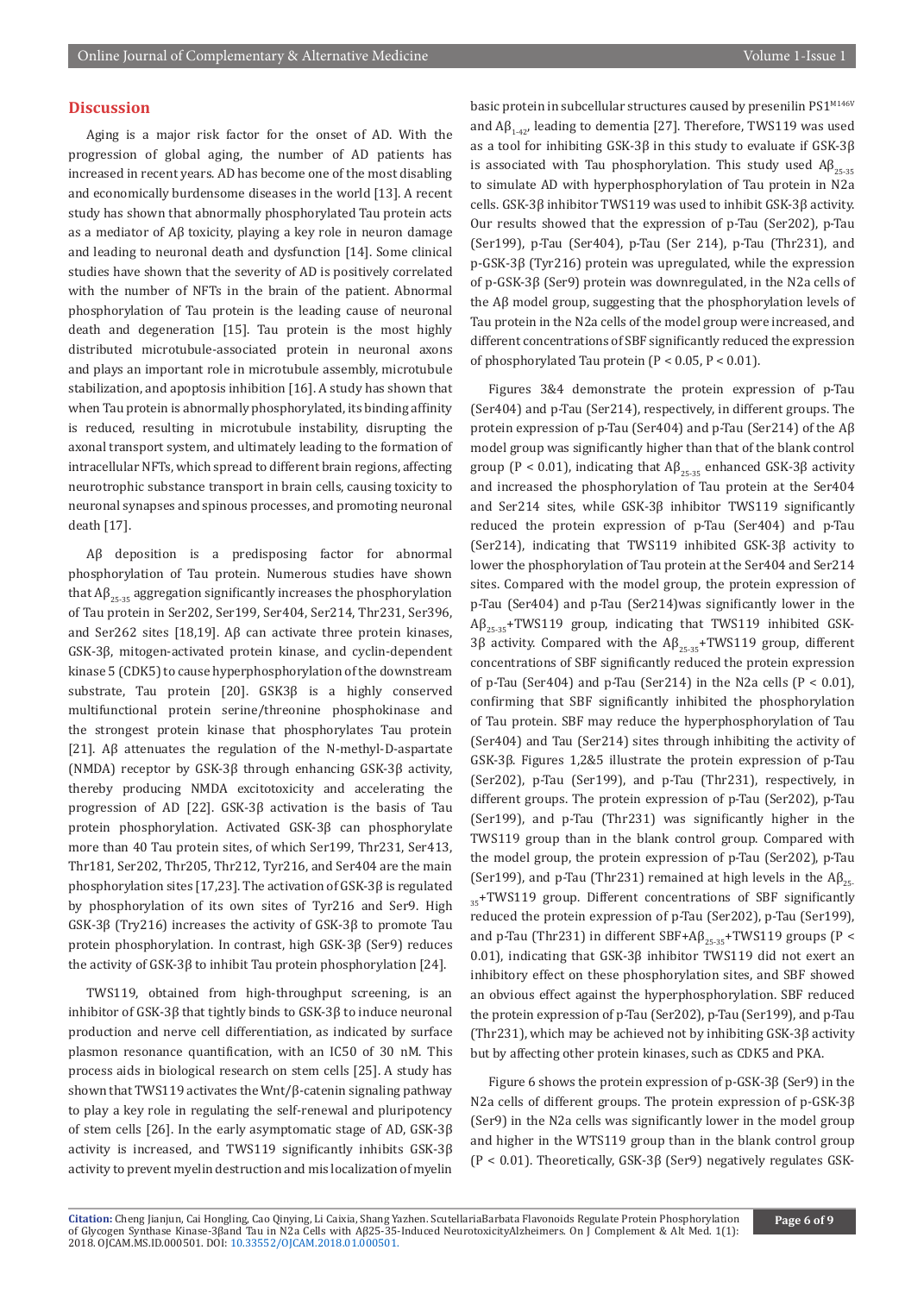3β. Thus, hyperphosphorylation of Tau protein increases GSK-3β activity, thereby reducing the expression of p-GSK-3β (Ser9) protein, which is consistent with our current findings. TWS119 inhibited GSK-3β activity and led to higher expression of p-GSK-3β (Ser9) protein, suggesting that TWS119 inhibited GSK-3β by affecting the activity of the GSK-3β (Ser9) site phosphorylation. The protein expression of p-GSK-3β (Ser9) in the N2a cells of the  $A\beta_{25,35}$ +TWS119 group was higher than that of the model group, suggesting a significant inhibitory effect of TWS119. Different concentrations of SBF increased the protein expression of p-GSK-3β (Ser9) in the N2a cells compared with the  $AB_{25-35}$ +TWS119 group, suggesting that SBF reversed the reduction of protein expression of p-GSK-3β (Ser9) in the N2a cells caused by  $Aβ_{25-35}$ . SBF reduced the hyperphosphorylation of Tau protein, most likely by regulating GSK-3β (Ser9).

As shown in Figure 7, compared with the blank control group, the protein expression of p-GSK-3β (Tyr216) was significantly higher, and Tau protein phosphorylation was higher in the N2a cells of the model group. However, no significant difference of the p-GSK-3β (Tyr216) protein expression was found between the TWS119 and control groups, suggesting that TWS119 had no inhibitory effect on GSK-3β (Tyr216). However, compared with the model group, the protein expression of p-GSK-3β (Tyr216) in the N2a cells was significantly lower in the  $\text{A}\beta_{25-35}$ +TWS119 group, indicating that reduction of p-GSK-3β (Tyr216) protein expression in N2a cells occurred even when the inhibitor had no effects. This phenomenon may be consistent with a recent finding that Tau protein phosphorylation initially protects neurons, while Aβ attacks this protective effect until the protective effect gradually disappears [27]. The results of this study suggested that the neurotoxicity of  $A\beta_{25,35}$  may increase GSK-3β (Tyr216) activity and enhance Tau protein phosphorylation in N2a cells, possibly representing an early stage of AD state, in which the first step of Tau protein phosphorylation is to reduce Aβ toxicity. However, in later stages, Tau protein hyperphosphorylation leads to a complete reversal of effects and enhances neurotoxicity. Another possibility is that TWS119 had an inhibitory effect on the abnormally enhanced GSK-3β (Tyr216) activity but no inhibitory effect on normal GSK-3β (Tyr216). Compared with the  $Aβ_{25-35}$ +TWS119 group, different concentrations of SBF reduced the expression of phosphorylated Tau proteins in different sites, suggesting that SBF reversed the elevation of p-GSK-3β (Tyr216) in the N2a cells caused by  $A\beta_{25-35}$ . This also suggested that SBF reduced Tau protein phosphorylation by regulating GSK-3β (Tyr216).

## **Materials and methods**

#### **Experimental materials and instruments**

N2a cells were purchased from Beijing DingguoChangsheng Biotechnology Co., Ltd. (Beijing, China). SBF was provided by the Institute of Traditional Chinese Medicine of Chengde Medical University (Hebei Province, China), with a total flavonoid content of 93.1%.  $A\beta_{25-35}$  was purchased from Dalian Meilun Biotechnology Co., Ltd. (Liaoning Province, China, batch number: S0901A). Highglucose Dulbecco's Modified Eagle Medium (DMEM) was purchased

from Gibco (Thermo Fisher Scientific, Waltham, MA, batch number: 8115403). Fetal bovine serum was purchased from BI (batch number: 1616316). Dimethyl sulfoxide was purchased from Tianjin Oubokai Chemical Co., Ltd. (Hebei Province, China). Trypsin was purchased from Wuhan Huamei Biological Engineering Co., Ltd. (Hebei Province, China). GSK-3β inhibitor 4,6-disubstituted pyrrolopyrimidine (TWS119) was purchased from Selleckchem (catalog No.S1590). The lysate, protein marker, stripping buffer, and bicinchoninic acid (BCA) protein quantification kit were purchased from Beyotime Institute of Biotechnology (Shanghai, China). Anti-GSK-3β (Ser9) and anti-GSK-3β (Tyr216) antibodies were purchased from SAB (serial numbers 1002-1 and 11301, respectively). Mouse monoclonal beta-tubulin (β-tubulin) antibody was purchased from Immunone. Anti-p-Tau (Ser202), p-Tau (Ser199), p-Tau (Ser404), p-Tau (Thr214), and p-Tau (Thr231) antibodies were purchase from Abcam. Goat anti-rabbit IgG (H+L) was purchased from CWBio (item number: CW0103S). Horseradish peroxidase (HRP) goat anti-mouse (H+L) was purchased from Solarbio (item number: SE131). An enhanced chemiluminescence (ECL) kit was purchased from Applygen Technologies Inc. (Beijing, China). An ultra-clean bench was purchased from SP-DJ Pudong Optical Instrument Factory (Shanghai, China). The cell incubator was purchased from Taibai (Japan, LNA-122D). An inverted microscope was purchased from Olympus Corporation (Japan). A cryogenic refrigerated centrifuge was purchased from Eppendorf. A constant-temperature double-layer shaking incubator was purchased from Changzhou Noki Instrument (Jiangsu Province, China). A pure water machine was purchased from Beijing Oriental Science & Technology Development Ltd. (Beijing, China). The electrophoresis apparatus was purchased from Bio-Rad.

## **Experimental methods**

**Culture and passage of N2a cells:** N2a cells were cultured in high-glucose DMEM containing 10%fetal bovine serum and 100 U/ mL penicillin at 37°C in an incubator with 5% CO2. The medium was changed every other day until it reached 80-90% confluency. The cells were subcultured at 1:2-1:3 and digested by 0.25% trypsin for 20-30 s, followed by discarding the trypsin solution for further digestion in dry conditions. Morphologies of the N2a cells were observed under a microscope. The cells changed into spherical shapes with obvious gaps between cells and were detached. Complete culture medium was added to stop the trypsinization, followed by pipetting evenly to resuspend the cells and transferring the cell suspension into a new flask. After adding culture medium, the cell suspension was incubated at 37°C in an incubator with 5%  $\mathfrak{CO}_2$  until it reached the logarithmic growth phase. The cells were then ready for later experiments.

**Experimental grouping and processing:** N2a cells in the logarithmic growth phase were inoculated into T25 sterile cell culture flasks at a cell density of  $1 \times 105$  cells/mL per well, 6 mL per flask, and incubated at 37°C in an incubator with 5%  $CO_2^2$  for 12 h. All cells in the wells were randomly divided into control, model, TWS119,  $A\beta_{25\cdot35}$ +TWS119, and different concentrations of SBF+A $\beta_{25-35}$ +TWS119 groups. Cells in the TWS119 and A $\beta_{25-}$  $355+TWS119$  groups contained 45 nmol/L (final concentration) of

**Citation:** Cheng Jianjun, Cai Hongling, Cao Qinying, Li Caixia, Shang Yazhen. ScutellariaBarbata Flavonoids Regulate Protein Phosphorylation of Glycogen Synthase Kinase-3βa[nd Tau in N2a Cells with Aβ25-35](http://dx.doi.org/10.33552/OJCAM.2018.01.000501)-Induced NeurotoxicityAlzheimers. On J Complement & Alt Med. 1(1): 2018. OJCAM.MS.ID.000501. DOI: 10.33552/OJCAM.2018.01.000501.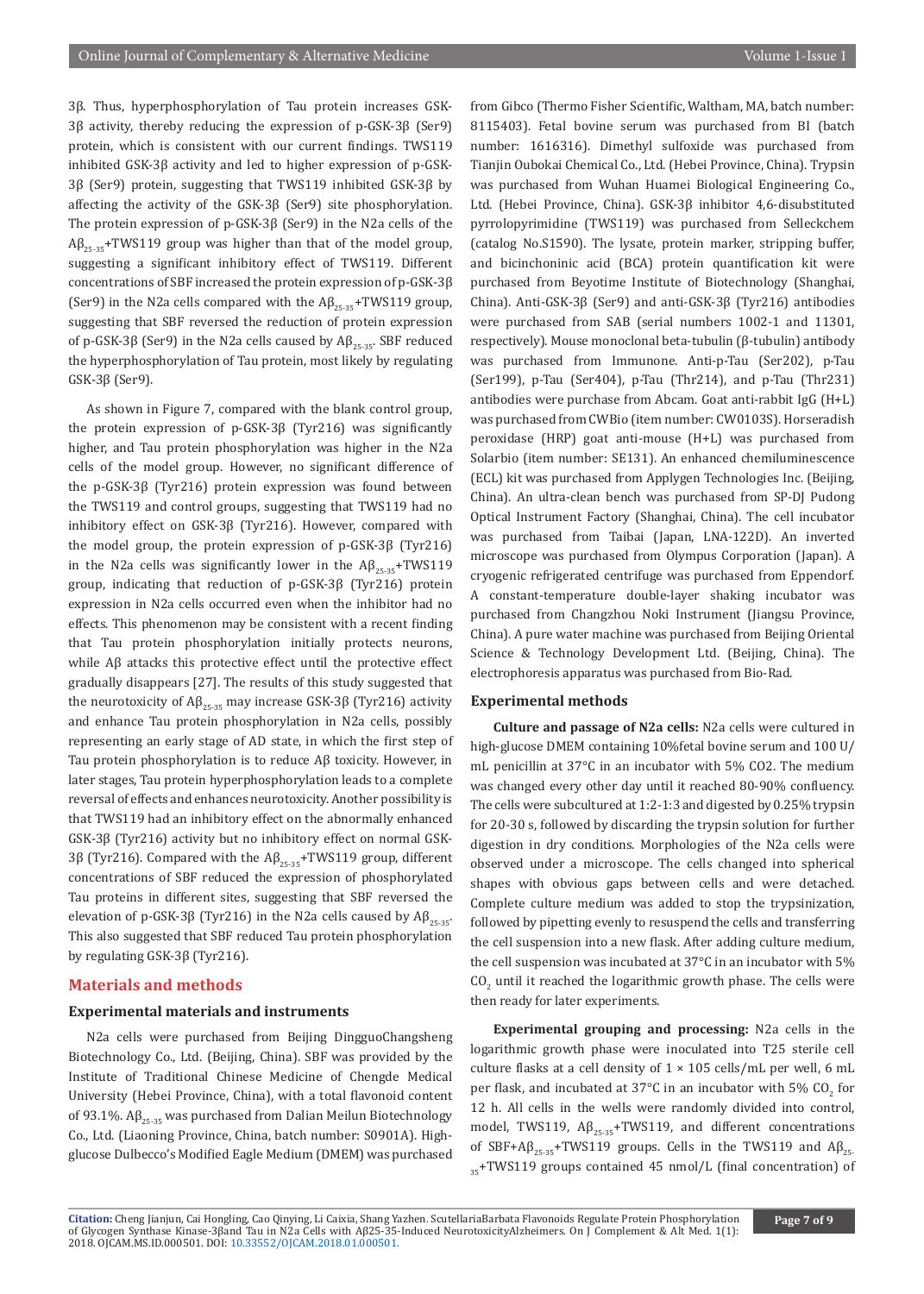TWS119. Cells in the different SBF+A $\beta_{25\cdot35}$ +TWS119 groups were incubated with different concentrations of SBF (i.e., 1.125 mg/L, 2.25 mg/L, and 4.5 mg/L) together with TWS119 (i.e., 45 nmol/L final concentration) for 12 h. The model,  $AB_{25-35}$ +TWS119, 1.125 mg/L SBF+A $\beta_{25-35}$ +TWS119, 2.25 mg/L SBF+A $\beta_{25-35}$ +TWS119, and 4.5 mg/L SBF+ $Aβ_{25-35}$ +TWS119 groups had 35 μmol/L- $Aβ_{25-35}$  (final concentration) added to each of them separately to react for 12 h.

**Cell harvesting:** The supernatant of each group of cells was discarded. After washing the cells with pre-cooled PBS twice, 3 mL serum-free medium was added to each group of cells, followed by scrapping the cells with a cell scraper into a suspension, pipetting the cells into an Eppendorf tube for centrifugation at 4,000 rpm for 5 min, discarding the supernatant and keeping the cell pellet at -80°C for later use.

**Immunoblotting:** Western blot analysis was used to detect the expression of phosphorylated Tau protein in Ser202, Ser199, Ser404, Ser214, and Thr231 and protein expression in GSK-3β (Ser9) and GSK3β (Tyr216) phosphorylation sites in different groups of N2a cells. Different groups of cells preserved in a -80°C freezer was collected and placed on ice, followed by adding 200μL protein lysate (RIPA:PMSF = 100:1) to pipette up and down few times to allow thorough contact between the cells and protein lysate and lysing on ice for 5-10min. After lysing, samples were centrifuged at 12,000 rpm for 5 min to collect the supernatant, i.e., total proteins, which were quantified by the BCA method to determine the protein concentrations in different groups. The remaining total proteins in the samples had 5× loading buffer added to them and were denatured in 100°C water for 5min, followed by 12% SDS-polyacrylamide gel electrophoresis (100 V, 90min). The separated proteins in the SDS-PAGE gels were transferred to wet PVDF membranes in 300 mA constant current for 2h. Subsequently, the protein membranes were completely immersed in 5% skim milk-TBST solution to block for 30min and then incubated with primary antibodies diluted in 5% skim milk-TBST solution at room temperature for 10min and overnight at 4°C. The next day, the protein membrane was incubated at room temperature for 30min andwashed in TBST 5 times (3 min each). The protein membrane was incubated with secondary antibody diluted in 5% skim milk-TBST solution at room temperature on a shaker for 40 min. After washing the membrane in TBST 6 times (3 min each), the protein membrane was reacted with ECL reagent for 5 min, followed by exposing the film for 10 s to 5min (exposure time was adjusted with different light intensities) and developing the image for 2min and fixing. β-tubulin was used as internal reference to determine the relative protein expression of p-Tau (Ser202), p-Tau (Ser199), p-Tau (Ser404), p-Tau (Ser 214), p-Tau (Thr231), p-GSK-3β (Ser9), and p-GSK-3β (Tyr216). Each experiment was repeated 3 times. After scanning the film, the developed protein bands were analyzed by Quantity One 4.6.2 software to determine the relative expression of target proteins using the target protein-to-β-tubulin ratios of grayscale.

**Statistical analyses:** SPSS 19.0 (IBM SPSS, Chicago, IL) software was used for statistical analysis. Data were presented as mean ± standard deviation (SD). Mean values from multiple groups were compared by one-way ANOVA. Pairwise comparison between means was performed using the least significant difference (LSD) method. P < 0.05 was considered a statistically significant difference.

## **Conclusion**

This study confirmed that SBF reversed the damage of N2a cells induced by  $A\beta_{25-35}$ . Through regulating the activity of the GSK-3 $\beta$ (Ser9) site phosphorylation and reducing the phosphorylation of Tau protein Ser214 and Ser404 sites, SBF inhibited the abnormal phosphorylation of Tau proteins. Our findings showed that SBF significantly inhibited the abnormal phosphorylation of Tau protein, which may involve other mechanisms and require further verification. Nevertheless, it is undeniable that SBF has a significant therapeutic effect in AD by targeting Tau protein. This finding brings a new hope for the prevention and treatment of AD in the future.

## **Authors contributions**

Shang Yazhen and Cao Qinying conceived and designed the experiment. Cai Hongling, Cheng Jianjun and Li Caixia conducted the test and wrote the manuscript.

## **Acknowledgements**

We acknowledge financial support by Hebei Provincial Natural Science Foundation (No. C2009001007, H2014406048) and Hebei Provincial Administration of Traditional Chinese Medicine (No. 05027, 2014062) and Key Subject Construction Project of Hebei Provincial College of China.

## **Competing Interests**

All authors declare that they have no competing interests regarding this manuscript.

#### **References**

- 1. [Gao S, Kong LH, Yu CC, Yao GJ \(2017\) Improvement of synaptic plasticity](http://wprim.whocc.org.cn/admin/article/articleDetail?WPRIMID=611093&articleId=611093&locale=zh_CN)  [injury of alzheimer's disease rats by electro-acupuncture at different](http://wprim.whocc.org.cn/admin/article/articleDetail?WPRIMID=611093&articleId=611093&locale=zh_CN)  [frequency through regulating protein and phosphorylation levels of](http://wprim.whocc.org.cn/admin/article/articleDetail?WPRIMID=611093&articleId=611093&locale=zh_CN)  [GSK-3β. J Guangzhou Univ Trad Chin Med 34: 696-702.](http://wprim.whocc.org.cn/admin/article/articleDetail?WPRIMID=611093&articleId=611093&locale=zh_CN)
- 2. [Takeshi K, Ayako T, Akito T, Tomoyuki N \(2016\) Combination of PKCε](https://www.ncbi.nlm.nih.gov/pubmed/26328540)  [activation and PTP1B inhibition effectively suppresses Aβ-induced GSK-](https://www.ncbi.nlm.nih.gov/pubmed/26328540)[3β activation and tau phosphorylation. Mol Neurobio 53\(7\): 4787-4797.](https://www.ncbi.nlm.nih.gov/pubmed/26328540)
- 3. [Cai Z, Zhao Y, Zhao B \(2012\) Roles of glycogen synthase kinase-3 in](https://www.ncbi.nlm.nih.gov/pubmed/22272620)  [Alzheimer's disease. Curr Alzheimer Res 9\(7\): 864-879.](https://www.ncbi.nlm.nih.gov/pubmed/22272620)
- 4. [Bian H, Bian W, Lin XY, Ma ZY, Chen W, et al. \(2016\) RNA Interference](https://www.ncbi.nlm.nih.gov/pubmed/27255602)  [silencing of glycogen synthase kinase 3β inhibites Tau phosphorylation](https://www.ncbi.nlm.nih.gov/pubmed/27255602)  [in mice with alzheimer disease. Neurochem Res 41\(9\): 2470-2480.](https://www.ncbi.nlm.nih.gov/pubmed/27255602)
- 5. [Ayoobi F, Shamsizadeh A, Fatemi I, Vakilian A, Allahtavakoli M, et al.](https://www.ncbi.nlm.nih.gov/pubmed/28868116)  [\(2017\) Bio-effectiveness of the main flavonoids of Achillea millefolium](https://www.ncbi.nlm.nih.gov/pubmed/28868116)  [in the pathophysiology of neurodegenerative disorders- a review. Iran J](https://www.ncbi.nlm.nih.gov/pubmed/28868116)  [Basic Med Sci 20\(6\): 604-612.](https://www.ncbi.nlm.nih.gov/pubmed/28868116)
- 6. [Costa SL, Silva VD, Dos Santos Souza C, Santos CC, Paris I, et al. \(2016\)](https://www.ncbi.nlm.nih.gov/pubmed/26951456)  [Impact of plant-derived flavonoids on neurodegenerative diseases.](https://www.ncbi.nlm.nih.gov/pubmed/26951456)  [Neurotox Res 30\(1\): 41-52.](https://www.ncbi.nlm.nih.gov/pubmed/26951456)
- 7. Fan Y, Wu XG, Miao H, Cheng JJ, Shang YZ (2015) Effect of Scutellaria barbata flavonoids on β-amyloid protein-induced injury in rats astrocytes. Herald Med 34: 141-145.
- 8. Xi YL, Zhang SF, Miao H, Shang YZ (2011) Changes of MDA level GSH-Px activity and NO content in ovariectomized rats and the interventional effect exerted by flavonoids from Scutellaria Barbata. Chin Hosp Pharm J 31: 1996-1998.

**Citation:** Cheng Jianjun, Cai Hongling, Cao Qinying, Li Caixia, Shang Yazhen. ScutellariaBarbata Flavonoids Regulate Protein Phosphorylation of Glycogen Synthase Kinase-3βa[nd Tau in N2a Cells with Aβ25-35](http://dx.doi.org/10.33552/OJCAM.2018.01.000501)-Induced NeurotoxicityAlzheimers. On J Complement & Alt Med. 1(1): 2018. OJCAM.MS.ID.000501. DOI: 10.33552/OJCAM.2018.01.000501.